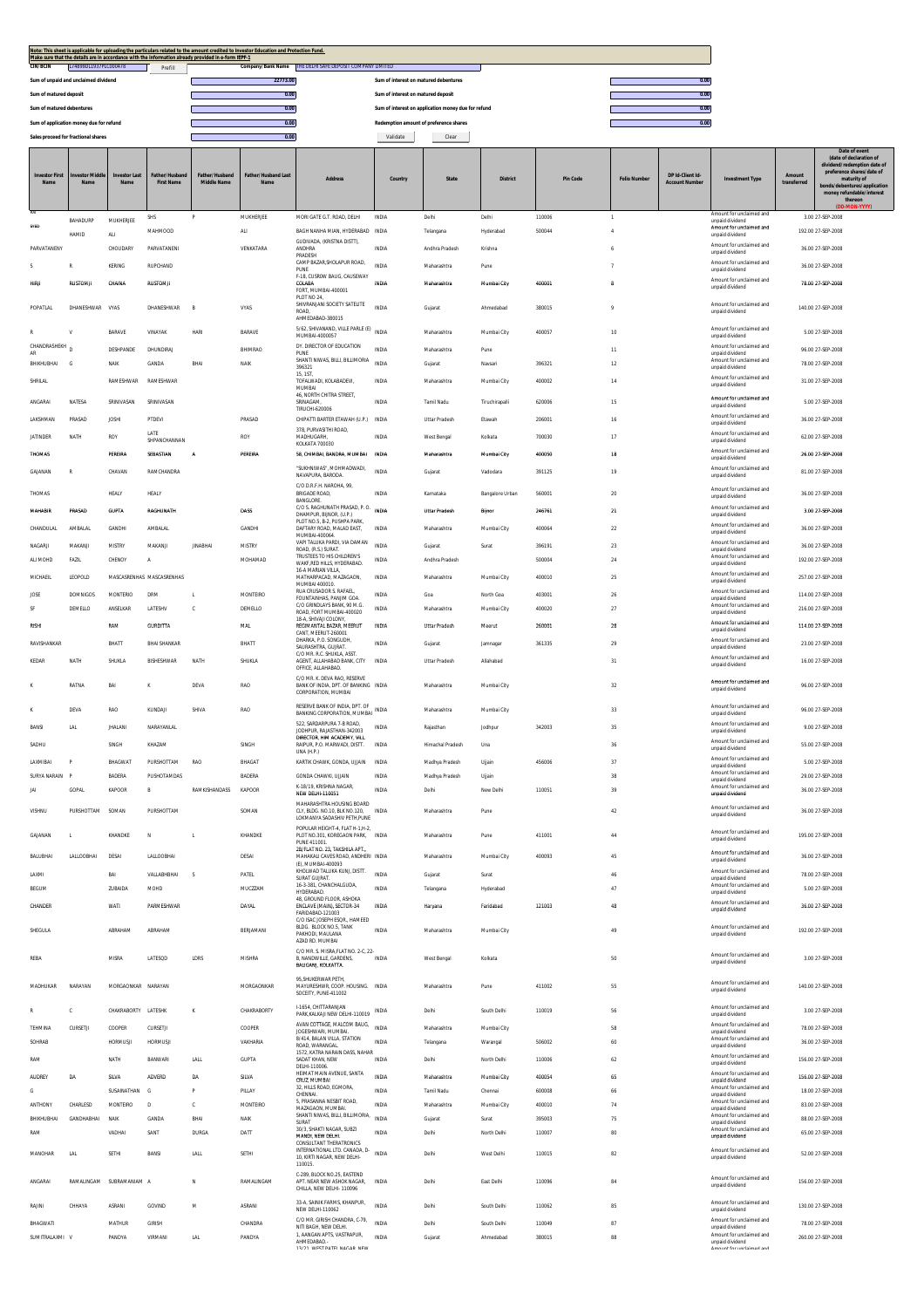| DAYA                               | WANTI                   | <b>GROVER</b>        | RAM                  | LAI                 | GROVER                | C/O MR RAM LAL GROVER<br>CENTRAL BANK OF INDIA.<br>PARLIAMENT STREET, NEW DELHI                      | <b>INDIA</b>                 | Delhi                      | New Delhi                  | 110001           | 90         | Amount for unclaimed and<br>unpaid dividend                             | 26.00 27-SEP-2008                       |
|------------------------------------|-------------------------|----------------------|----------------------|---------------------|-----------------------|------------------------------------------------------------------------------------------------------|------------------------------|----------------------------|----------------------------|------------------|------------|-------------------------------------------------------------------------|-----------------------------------------|
| RAM                                | LAL                     | GROVER               | SAHIB                |                     | RAM                   | THE CENTRAL BANK OF INDIA.<br>PARLIAMENT STREET, NEW DELHI                                           | <b>INDIA</b>                 | Delhi                      | New Delhi                  | 110001           | 91         | Amount for unclaimed and<br>unpaid dividend                             | 26.00 27-SEP-2008                       |
| RAM                                | CHAND                   | DHINGRA              | THANA                |                     | RAM                   | E-157, GREATER KAILASH-II, NEW<br>DELHI<br>DG-113/D, (1ST FLOOR), LIG FLATS,                         | INDIA                        | Delhi                      | South Delhi                | 110048           | 92         | Amount for unclaimed and<br>unpaid dividend                             | 52.00 27-SEP-2008                       |
| RAM                                | PRAKASH                 | SUCHDEVA             | L                    | SANTRAM             | SUCHDEVA              | D.D.A. G-8, AREA RAJOURI<br>GARDEN, HARI NAGAR, NEW DELHI<br>E-3/11, MODEL TOWN, NEW                 | <b>INDIA</b>                 | Delhi                      | West Delhi                 | 110064           | 95         | Amount for unclaimed and<br>unpaid dividend<br>Amount for unclaimed and | 78.00 27-SEP-2008                       |
| SHAM<br><b>JAGDISH</b>             | LAL<br>CHANDAR          | TANEJA<br>BHATIA     | TEJ<br>LATEL         | BHAN<br>KHUSHIRAM   | TANEJA<br>BHATIA      | DELHI.<br>I-D-97/98, LAJPAT NAGAR, NEW<br>DELHI                                                      | INDIA<br>INDIA               | Delhi<br>Delhi             | North West<br>South Delhi  | 110009<br>110024 | 97<br>98   | unpaid dividend<br>Amount for unclaimed and<br>unpaid dividend          | 130.00 27-SEP-2008<br>52.00 27-SEP-2008 |
| HANS                               | RAJ                     | CHAWLA               | JASWANT              |                     | RAJ                   | CHAWLA HOUSE, CIRCUS GROUND<br>CHOTI LANE, MODEL TOWN,<br>YAMUNA NAGAR                               | <b>INDIA</b>                 | Haryana                    | Yamuna Nagar               | 135001           | 99         | Amount for unclaimed and<br>unpaid dividend                             | 26.00 27-SEP-2008                       |
| R                                  | л.                      | BHAGAT               | LATESHISHAWARD<br>AS |                     | BHAGAT                | 40-A, LAJPAT NAGAR-IV, RING<br>ROAD, NEW DELHI                                                       | INDIA                        | Delhi                      | South Delhi                | 110024           | 101        | Amount for unclaimed and<br>unpaid dividend                             | 569.00 27-SEP-2008                      |
| SAVITA<br><b>RUP</b>               | SINGH                   | BHARGAVA<br>SASAN    | LATESHKASHYAP<br>s   | ATMASINGH           | BHARGAVA<br>SASAN     | I-51, JANGPURA EXTN., NEW DELHI INDIA<br>I-51, JANGPURA EXTN., NEW DELHI INDIA                       |                              | Delhi<br>Delhi             | South Delhi<br>South Delhi | 110014<br>110014 | 102<br>103 | Amount for unclaimed and<br>unpaid dividend<br>Amount for unclaimed and | 26.00 27-SEP-2008<br>26.00 27-SEP-2008  |
| RANJIT                             | SINGH                   | GILL                 | WARYAM               |                     | SINGH                 | C/O MRS. B.K. MALIK, 21-A                                                                            | <b>INDIA</b>                 | Delhi                      | South Delhi                | 110013           | 107        | unpaid dividend<br>Amount for unclaimed and                             | 130.00 27-SEP-2008                      |
| RAM                                |                         | CHAMELI              | LATESHLAKSHML        |                     | DAS                   | NIZAMUDDIN WEST, NEW DELHI<br>17/4, SPECIAI WING, PREM NAGAR, INDIA<br>DEHRADUN                      |                              | Uttarakhand                | Dehradun                   | 248007           | 110        | unpaid dividend<br>Amount for unclaimed and<br>unpaid dividend          | 52.00 27-SEP-2008                       |
| ANTHONY                            | CHARLESD                | MONTEIRO             | LATESHRID            | c                   | MONTEIRO              | 5, PRASANNA NESBIT ROAD,<br>MAZAGAON, MUMBAI                                                         | <b>INDIA</b>                 | Maharashtra                | Mumbai City                | 400010           | 112        | Amount for unclaimed and<br>unpaid dividend                             | 39.00 27-SEP-2008                       |
| MYRA                               | DUATE                   | MONTEIRO             | SEBASTIAO            | E                   | MONTEIRO              | C/O. DR. A.C.D. MONTEIRO<br>5, PRASANNA NESBIT ROAD,<br>MAZAGAON, MUMBAI<br>C/O. DR. A.C.D. MONTEIRO | <b>INDIA</b>                 | Maharashtra                | Mumbai City                | 400010           | 113        | Amount for unclaimed and<br>unpaid dividend                             | 26.00 27-SEP-2008                       |
| FREDDERICK                         |                         | MONTEIRO             | D                    | C                   | MONTEIRO              | 5, PRASANNA NESBIT ROAD,<br>MAZAGAON, MUMBAI                                                         | <b>INDIA</b>                 | Maharashtra                | Mumbai City                | 400010           | 114        | Amount for unclaimed and<br>unpaid dividend                             | 26.00 27-SEP-2008                       |
| MARIE<br>ANTHONY                   | MASCERANHAS<br>CHARLESD | MONTEIRO<br>MONTEIRO | <b>DOMINGOS</b><br>D | c<br>с              | MONTEIRO<br>MONTEIRO  | 5, PRASANNA NESBIT ROAD,<br>5, PRASANNA NESBIT ROAD,<br>MAZAGAON, MUMBAI.                            | <b>INDIA</b><br><b>INDIA</b> | Maharashtra<br>Maharashtra | Mumbai City<br>Mumbai City | 400010<br>400010 | 115<br>116 | Amount for unclaimed and<br>Amount for unclaimed and<br>unpaid dividend | 16.00 27-SEP-2008<br>16.00 27-SEP-2008  |
| SEBASTIAO                          | EDUARTE                 | MONTEIRO             | $\mathsf{D}$         | C                   | MONTEIRO              | C/O DR. A.C.D. MONTEIRO,5,<br>PRASSANA NESBIT ROAD,<br>MAZAGAON, MUMBAI                              | <b>INDIA</b>                 | Maharashtra                | Mumbai City                | 400010           | 117        | Amount for unclaimed and<br>unpaid dividend                             | 16.00 27-SEP-2008                       |
| FREDDERICK                         |                         | MONTEIRO             | $\mathsf{D}$         | c                   | MONTEIRO              | C/O. DR. A.C.D. MONTEIRO<br>5, PRASANNA NESBIT ROAD,<br>MAZAGAON. MUMBAI                             | <b>INDIA</b>                 | Maharashtra                | Mumbai City                | 400010           | 118        | Amount for unclaimed and<br>unpaid dividend                             | 16.00 27-SEP-2008                       |
|                                    |                         | CHOUBE               | LTCOL                | CP                  | CHAUBE                | B-404, NEEL PADEM KUNJ<br>APARTMENT-III, MAIN LINK ROAD, INDIA<br><b>GHAZIABAD</b>                   |                              | Uttar Pradesh              | Ghaziabad                  | 201012           | 120        | Amount for unclaimed and<br>unpaid dividend                             | 390.00 27-SEP-2008                      |
| SOHRAB                             | <b>HORMUSJI</b>         | VAKHARIA             | <b>HORMUSIL</b>      |                     | MANCHARSHAW           | JUMMA MASJID ROAD, FORT,<br>(GUJRAT STATE), BROACH                                                   | INDIA                        | Gujarat                    | Bharuch                    |                  | 121        | Amount for unclaimed and<br>unpaid dividend                             | 229.00 27-SEP-2008                      |
| KAMALAMMA                          |                         |                      | LATESHRIN            | ĸ                   | SESHEDISAGRA          | NO.466, I-BLOCK WCR, III, STAGE<br>BASWASHWARNAGAR,<br>BANGALORE                                     | <b>INDIA</b>                 | Karnataka                  | Bangalore Urban            | 560079           | 124        | Amount for unclaimed and<br>unpaid dividend                             | 260.00 27-SEP-2008                      |
| <b>ROMESH</b>                      | <b>CHANDRA</b>          | SHUKLA               | KEDAR                | NATH                | SHUKLA                | AGENT ALLAHARAD RANK<br><b>MIRZAPUR</b>                                                              | INDIA                        | Uttar Pradesh              | Mirzapur                   |                  | 130        | Amount for unclaimed and<br>unpaid dividend                             | 10.00 27-SEP-2008                       |
| <b>RUP</b>                         | SINGH                   | SASAN                | s                    | ATMASINGH           | SASAN                 | I-51, JANGPURA EXTN., NEW DELHI INDIA                                                                |                              | Delhi                      | South Delhi                | 110014           | 134        | Amount for unclaimed and<br>unpaid dividend<br>Amount for unclaimed and | 10.00 27-SEP-2008                       |
| VIDYADHAR<br>GAJANAN               | MANJULAL<br>NARAYAN     | THAKOR<br>MORGAONKAR | MANJULAL<br><b>N</b> | -11<br>$\mathbf{D}$ | THAKORE<br>MORGAONKAR | 23, PRITAM NAGAR, AHMEDABAD INDIA<br>RADHA KRISHNA RESIDENCY" FLAT                                   |                              | Gujarat                    | Ahmedahad                  | 380006<br>411041 | 136        | unpaid dividend<br>Amount for unclaimed and                             | 957.00 27-SEP-2008<br>26.00 27-SEP-2008 |
| AMMEMBAL                           | VITTAL                  | PAI                  | A                    | SRINIVASA           | PAI                   | NO. 9-B. SURVEY NO.13.<br>WADGAON BUDRUK PUNE<br>41-D. SUJAN SINGH PARK. NEW                         | INDIA<br><b>INDIA</b>        | Maharashtra<br>Delhi       | Pune<br>New Delhi          | 110003           | 141<br>142 | unpaid dividend<br>Amount for unclaimed and                             | 26.00 27-SEP-2008                       |
| BHAGWATI                           |                         | VASISHTHA            | PTSHIV               | NARAIN              | VASISHTHA             | DELHI<br>SHIV NIWAS, GURGAON                                                                         | INDIA                        | Haryana                    | Gurgaon                    |                  | 147        | unpaid dividend<br>Amount for unclaimed and<br>unpaid dividend          | 260.00 27-SEP-2008                      |
| FAQUIR                             |                         | CHAND                | HAR                  |                     | DAYAL                 | M/S. KUMAR WOOL SHOP.<br>4772/15, MAIN BAZAR, PAHAR                                                  | INDIA                        | Delhi                      | Central Delhi              | 110055           | 148        | Amount for unclaimed and<br>unpaid dividend                             | 26.00 27-SEP-2008                       |
|                                    | ĸ                       | BANSAL               | L                    | <b>JAGDISH</b>      | PRASAD                | GANJ. NEW DELHI<br>2-B, D.D.A. (M.I.G.) FLATS, NIRMAN INDIA<br>VIHAR. NEW DELHI                      |                              | Delhi                      | East Delhi                 | 110092           | 149        | Amount for unclaimed and<br>unpaid dividend                             | 26.00 27-SEP-2008                       |
| <b>TRILOK</b>                      | NATH                    | NANDA                | RAM                  | NATH                | NANDA                 | M/S. RAM NATH KIDAR NATH<br>NANDA, CHAWRI BAZAR, NEW<br>DELHI                                        | <b>INDIA</b>                 | Delhi                      | North Delhi                | 110006           | 150        | Amount for unclaimed and<br>unpaid dividend                             | 130.00 27-SEP-2008                      |
|                                    | $\mathsf D$             | GAUR                 | NATHOO               |                     | RAM                   | 1932-A/147, GANESHPURA,<br>TRINAGAR. NEW DELHI                                                       | INDIA                        | Delhi                      | North West                 | 110035           | 151        | Amount for unclaimed and<br>unpaid dividend                             | 26.00 27-SEP-2008                       |
| TRIPTI                             | KANA                    | GUHA                 | PARIMAL              | KUMAR               | GUHA                  | 159A. POCKET-C. KANCHANJUNGA<br>APARTMENTS, SECTOR-53, NOIDA                                         | INDIA                        | Uttar Pradesh              | Gautam Buddha Nagar        | 201301           | 152        | Amount for unclaimed and<br>unpaid dividend                             | 520.00 27-SEP-2008                      |
| SURINDER                           | KUMARI                  | KHANNA               | PARVESH              | CHAND               | KHANNA                | 540. DOUBLE STOREY. NEW<br>RAJINDER NAGAR. NEW DELHI                                                 | INDIA                        | Delhi                      | Central Delhi              | 110060           | 153        | Amount for unclaimed and<br>unpaid dividend                             | 130.00 27-SEP-2008                      |
| SOMESHWAR                          |                         | DATT                 |                      |                     | RAI                   | 129-A, POCKET 'A', SUKHDEV                                                                           | INDIA                        | Delhi                      | South Delhi                |                  |            | Amount for unclaimed and                                                | 26.00 27-SEP-2008                       |
|                                    |                         |                      | GANPAT               |                     |                       | VIHAR NEW DELHI<br>316. S.F.S., D.D.A. FLATS, HAUZ                                                   |                              |                            |                            | 110025           | 155        | unpaid dividend<br>Amount for unclaimed and                             |                                         |
|                                    | B                       | SINHA                |                      | ANAND               | LALL                  | KHAS, NEW DELHI                                                                                      | <b>INDIA</b>                 | Delhi                      | South West Delhi           | 110016           | 157        | unpaid dividend<br>Amount for unclaimed and                             | 52.00 27-SEP-2008                       |
| BHAGWAN                            | DASS                    | GAUMBHIR             | DHARAM               | CHAND               | GAUMBHIR              | H.NO. 1640, SOHANGANJ, KRISHNA<br>GALI, SUBZIMANDI, NEW DELHI                                        |                              | Delhi                      | New Delhi                  | 110006           | 162        | unpaid dividend                                                         | 26.00 27-SEP-2008                       |
| AJIT                               |                         | KAUR                 | S                    | HARKISHEN           | SINGH                 | C/O. S. HARKISHEN SINGH, BLOCK<br>No.14. H.NO.1019. IIND FLOOR.<br>W.E.A.KAROL BAGH, NEW DELHI       | INDIA                        | Delhi                      | Central Delhi              | 110005           | 164        | Amount for unclaimed and<br>unpaid dividend                             | 130.00 27-SEP-2008                      |
| S<br><b>ASHA</b>                   | C                       | ANAND                | В                    |                     | ANAND                 | 15/32. EAST PUNJABI BAGH.<br>NEW DELHI<br>H.NO. 7. PHASE - I. MUHALI.                                | INDIA<br>INDIA               | Delhi<br>Chandigarh        | West Delhi<br>Chandigart   | 110026           | 165<br>167 | Amount for unclaimed and<br>unnaid dividend<br>Amount for unclaimed and | 260.00 27-SEP-2008                      |
| <b>AMRIT</b>                       |                         | MEHTA<br>SODHI       | N                    | s                   | MEHTA<br>SODHI        | CHANDI<br>SARHIND CLUB, AMBALA CANTT<br>AMBALA                                                       | INDIA                        | Haryana                    | Ambala                     | 160017<br>133001 | 168        | unnaid dividend<br>Amount for unclaimed and<br>unpaid dividend          | 26.00 27-SEP-2008<br>26.00 27-SEP-2008  |
| KAMLA                              |                         | JAISWAL              | L                    | P                   | <b>JAISWAL</b>        | SANT THEATRE, JALANDHAR,<br>PUNJAB                                                                   | INDIA                        | Punjab                     | Jalandhar                  | 144008           | 172        | Amount for unclaimed and<br>unpaid dividend                             | 3.00 27-SEP-2008                        |
| v                                  | D                       | KHOSLA               | S                    | N                   | KHOSLA                | 35/2, E.C. ROAD, DEHRADUN                                                                            | INDIA                        | Uttarakhand                | Dehradun                   | 248001           | 173        | Amount for unclaimed and<br>unpaid dividend<br>Amount for unclaimed and | 52.00 27-SEP-2008                       |
| SHARMILA                           | MARIELOUISE             | DEMELLO              | ERIC                 | $\mathbb{R}$        | KHOSLA                | C/O GRINDLAYS BANK, 270, D.N.<br>ROAD. POST BOX NO.48. MUMBAI                                        | INDIA                        | Maharashtra                | Mumbai City                | 400001           | 175        | unpaid dividend                                                         | 65.00 27-SEP-2008                       |
| SUBHASH                            | CHANDRA                 | CHATTERJEE           | SUDHIR               | CHANDRA             | CHATTERJEE            | C/O M/S. PLACE SIDDONS &<br>COUGH (P) LTD., 6, LYONS RANGE, INDIA<br>KOLKATTA                        |                              | West Bengal                | Kolkata                    | 700001           | 177        | Amount for unclaimed and<br>unpaid dividend                             | 3.00 27-SEP-2008                        |
| <b>IRENE</b>                       | <b>JOYCE</b>            | ROSARIO              | CHARLES              | HENRY               | ROSARIO               | 7, MANJU MANSION, 54,<br><b>WOODHOUSE</b><br>COLABA, MUMBAI                                          | <b>INDIA</b>                 | Maharashtra                | Mumbai City                | 400005           | 179        | Amount for unclaimed and<br>unpaid dividend                             | 81.00 27-SEP-2008                       |
| LAXMI                              |                         | AGATE                | NARAYAN              | V                   | AGATE                 | NO. 7, SANT NYNESHWAR, SANT<br>NAGAR SOCIETY, PUNE                                                   | INDIA                        | Maharashtra                | Pune                       | 411009           | 181        | Amount for unclaimed and<br>unpaid dividend                             | 52.00 27-SEP-2008                       |
| s                                  |                         | KHANDKE              | JANARDAN             |                     | LAXMAN                | 1/22, PARMANAND BLDG., DR.A.K. INDIA<br>RANGEKAR MARG, MUMBAI                                        |                              | Maharashtra                | Mumbai City                | 400007           | 184        | Amount for unclaimed and<br>unpaid dividend                             | 489.00 27-SEP-2008                      |
| в                                  | <b>N</b>                | KHANDKE              | NAMDEO               | L.                  | KHANDKE               | 38-A/5, GANESH PRASAD, SLEATOR INDIA<br>ROAD, TARDEO, MUMBA                                          |                              | Maharashtra                | Mumbal City                | 400007           | 185        | Amount for unclaimed and<br>unpaid dividend                             | 130.00 27-SEP-2008                      |
| ANNE                               | LEONILDA                | SALDANHA             | <b>ROBERT</b>        | $\mathsf{A}$        | SALDANHA              | C/O GRINDLAYS BANK, 270, D.N.                                                                        | <b>INDIA</b>                 | Maharashtra                | Mumbai City                | 400001           | 187        | Amount for unclaimed and                                                | 151.00 27-SEP-2008                      |
| OLIVA                              |                         | FONESCA              | Α                    | c                   | FONESCA               | ROAD. POST BOX NO.48. MUMBAI<br>292. CHURCH ROAD. GUN                                                | INDIA                        | Telangana                  | Hyderabad                  | 500001           | 190        | unpaid dividend<br>Amount for unclaimed and                             | 78.00 27-SEP-2008                       |
| ARNAVAZ                            | PHIROZE                 | WADIA                | P                    | B                   | WADIA                 | FOUNDARY, HYDERABAD<br>ABDEALI CHAMBERS, 1ST FLOOR,<br>OPP. MINERVA TALKIES,                         | <b>INDIA</b>                 | Maharashtra                | Mumbai City                | 400007           | 192        | unpaid dividend<br>Amount for unclaimed and<br>unpaid dividend          | 10.00 27-SEP-2008                       |
| DHUNBAI                            | SAVAKHA                 | THANEWALLA           | -S                   | P                   | THANEWALLA            | LAMINGTON ROAD, MUMBA<br>C/O MR.P.S. PASTAKIA, 184, MODI INDIA<br>STREET FORT. MUMBAL                |                              | Maharashtra                | Mumbai City                | 400021           | 195        | Amount for unclaimed and                                                | 78.00 27-SEP-2008                       |
| <b>STHELENS</b><br><b>NOMINEES</b> |                         |                      | COMPANY              |                     |                       | C/O STANDARD CHARTERED BANK<br>PB.NO. 558, 25, M.G. ROAD, FORT, INDIA                                |                              | Maharashtra                | Mumbai City                | 400001           | 198        | unpaid dividend<br>Amount for unclaimed and                             | 260.00 27-SEP-2008                      |
| PVTLTD<br>JAMSHED                  | GOOLFAM                 | KANGA                | GOOLFAM              |                     | KANGA                 | MUMBAI<br>182, BEENA VISTA APTMS,                                                                    |                              | Maharashtra                | Mumbai City                | 400021           | 202        | unpaid dividend<br>Amount for unclaimed and                             | 273.00 27-SEP-2008                      |
| DNYANSHWAR                         | NAMDEO                  | KHANDKE              | NAMDEO               | L.                  | KHANDKE               | GENERAL BHOSLE MARG, MUMBAI INDIA<br>C/O R.G. KHANDKE.H/2. POPULAR<br>HEIGHTSNO.4, 301, KOREGAON     | INDIA                        | Maharashtra                | Pune                       | 411001           | 204        | unpaid dividend<br>Amount for unclaimed and                             | 390.00 27-SEP-2008                      |
| KALAVATI                           | BHOGILAL                | PATEL                | KRISHANKUMAR         | $\overline{B}$      | PATEL                 | PARK, PUNE<br>VACHALI POLE, WADI, BARODA                                                             | INDIA                        | Gujarat                    | Vadodara                   | 390017           | 210        | unpaid dividend<br>Amount for unclaimed and                             | 36.00 27-SEP-2008                       |
| <b>RUSTOM</b>                      | ARDESHIR                | <b>GAGRET</b>        | ARDESHIR             |                     | GAGRET                | C/O M/S. GAGRET & CO., ALLI<br>CHAMBERS. NAGINDAS MASTER                                             | INDIA                        | Maharashtra                | Mumbai City                | 400001           | 211        | unpaid dividend<br>Amount for unclaimed and                             | 192.00 27-SEP-2008                      |
|                                    | D                       |                      |                      | $\mathbf{K}$        |                       | ROAD. FORT. MUMBAI<br>C/O MR. D.K. HANDIEKAR<br>EXECUTIVE ENGG. (GOVT. OF                            | INDIA                        | Uttar Pradesh              | Varanas                    |                  |            | unpaid dividend<br>Amount for unclaimed and                             |                                         |
| SHAKUNTALA                         |                         | HANDIEKAR            | DATTATRAYA           |                     | HANDIEKAR             | U.P.)B-2-249. RAVINDERAPURI<br>CLY., LANE NO.14.<br>13, ASHWINI DUTT ROAD                            |                              |                            |                            | 221005           | 215        | unpaid dividend<br>Amount for unclaimed and                             | 140.00 27-SEP-2008                      |
| ELA<br>SAVITA                      |                         | BHAR<br>BHARGAVA     | KASI<br>KASHAP       | NATH                | BRAR<br>BHARGAVA      | KOLKATA<br>1-51, JANGPURA EXTN., NEW DELHI INDIA                                                     | INDIA                        | West Bengal<br>DELHI       | Kolkata<br>New Delhi       | 700126<br>110014 | 216<br>220 | unpaid dividend<br>Amount for unclaimed and                             | 130.00 27-SEP-2008<br>10.00 27-SEP-2008 |
| <b>JAYANTI</b>                     | DEVI                    | SHARMA               | к                    | N                   | SHARMA                | C/O DR. E.B. MISRA, 2, DOCTOR'S<br>LANE. NEW DELHI                                                   | <b>INDIA</b>                 | Delhi                      | New Delhi                  | 110001           | 221        | unpaid dividend<br>Amount for unclaimed and<br>unpaid dividend          | 520.00 27-SEP-2008                      |
| MADANLAL                           | BANWARILAL              | <b>AGARWAL</b>       | BANWARILAL           | s                   | AGARWAL               | C/O K.C.GUPTA. ROOM NO.51. 5TH<br>FLOOR. DHARAM PREM<br>BLDNEHRU RDVILLE                             | INDIA                        | Maharashtra                | Mumbai City                | 400057           | 224        | Amount for unclaimed and<br>unpaid dividend                             | 5.00 27-SEP-2008                        |
| SANDEEP                            | KUMAF                   | SARKAR               | к                    | M                   | SARKAR                | PARLE(E), MUMBAI<br>B-5/280, YAMMUNA VIHAR, NEW<br>DELHI                                             | <b>INDIA</b>                 | Delhi                      | East Delhi                 | 110053           | 228        | Amount for unclaimed and<br>unpaid dividend                             | 3.00 27-SEP-2008                        |
| ARUN                               | KUMAR                   | RATNA                | VIDYA                |                     | RATNA                 | C-87, N.D.S.E., PART-II, 2ND FLOOR. INDIA<br>NEW DELHI                                               |                              | Delhi                      | South Delhi                | 110049           | 231        | Amount for unclaimed and<br>unpaid dividend                             | 4160.00 27-SEP-2008                     |
| SANTOSH                            |                         | BHUCHAR              | VISHWA               | NATH                | BHUCHAR               | 1302. RUSHI TOWER.<br>LOKHANDWALA COMPLEX.<br>ANDHERI (W). MUMBAI<br>9, SAGAR VIHAR, 23, ABDUL       | <b>INDIA</b>                 | Maharashtra                | Mumbai City                | 400053           | 232        | Amount for unclaimed and<br>unpaid dividend<br>Amount for unclaimed and | 130.00 27-SEP-2008                      |